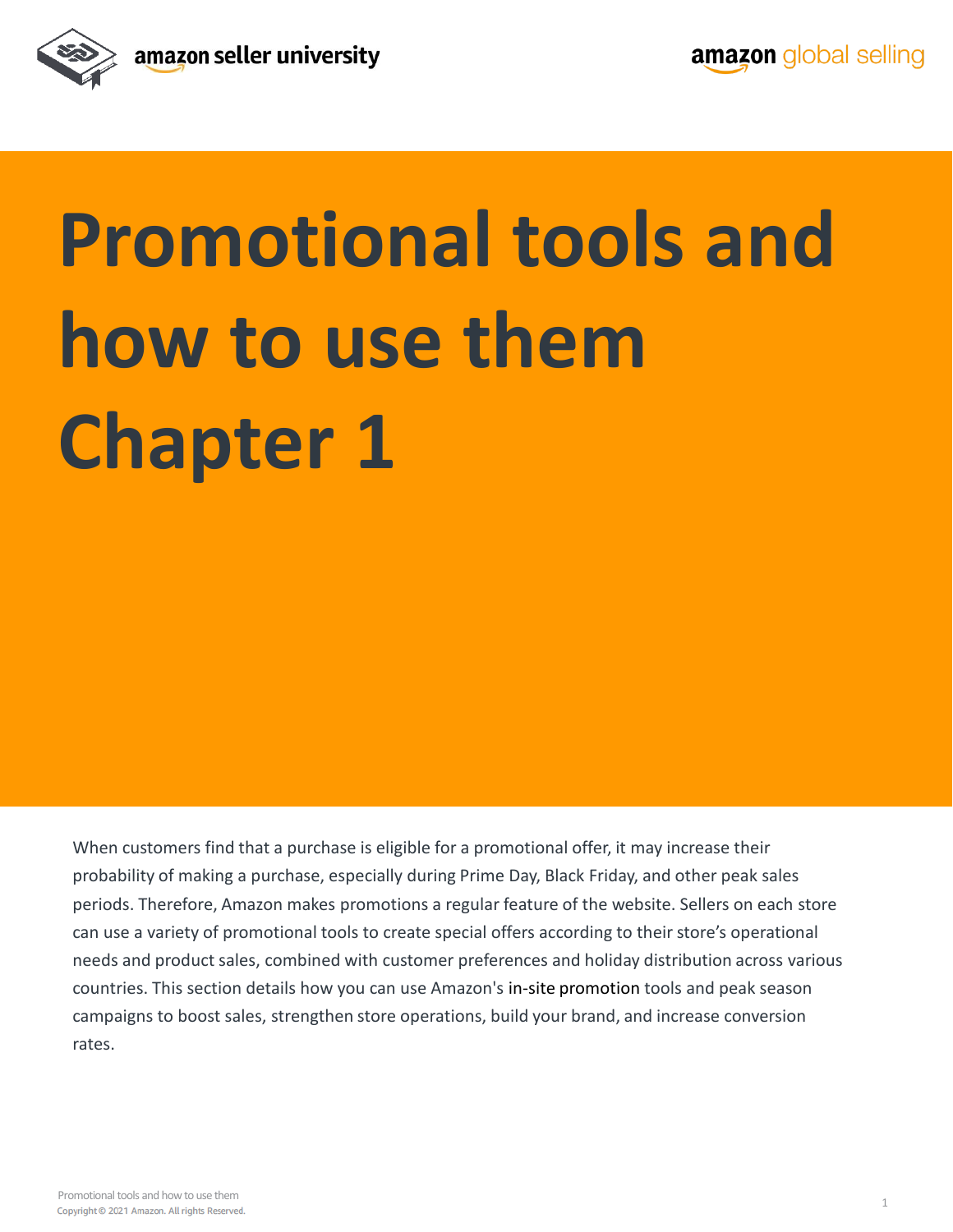# **1. Overview of Promotional Tools**

Amazon offers sellers a variety of promotional tools, tools that provide effective marketing techniques for boosting sales, creating hits, and opening up marketing opportunities. Mastering these tools is just one of the ways for sellers to increase sales, optimize store operations, and strengthen their brand. This section will give you a detailed introduction to these promotional tools and their benefits.

| 1.1 What is a promotional tool? |  |
|---------------------------------|--|
| 1.2 Why use promotions?         |  |

This learning material is comprised of eight chapters. For other chapters of interest, please refer to the lookup guide on [Related Topics.](#page-5-0)

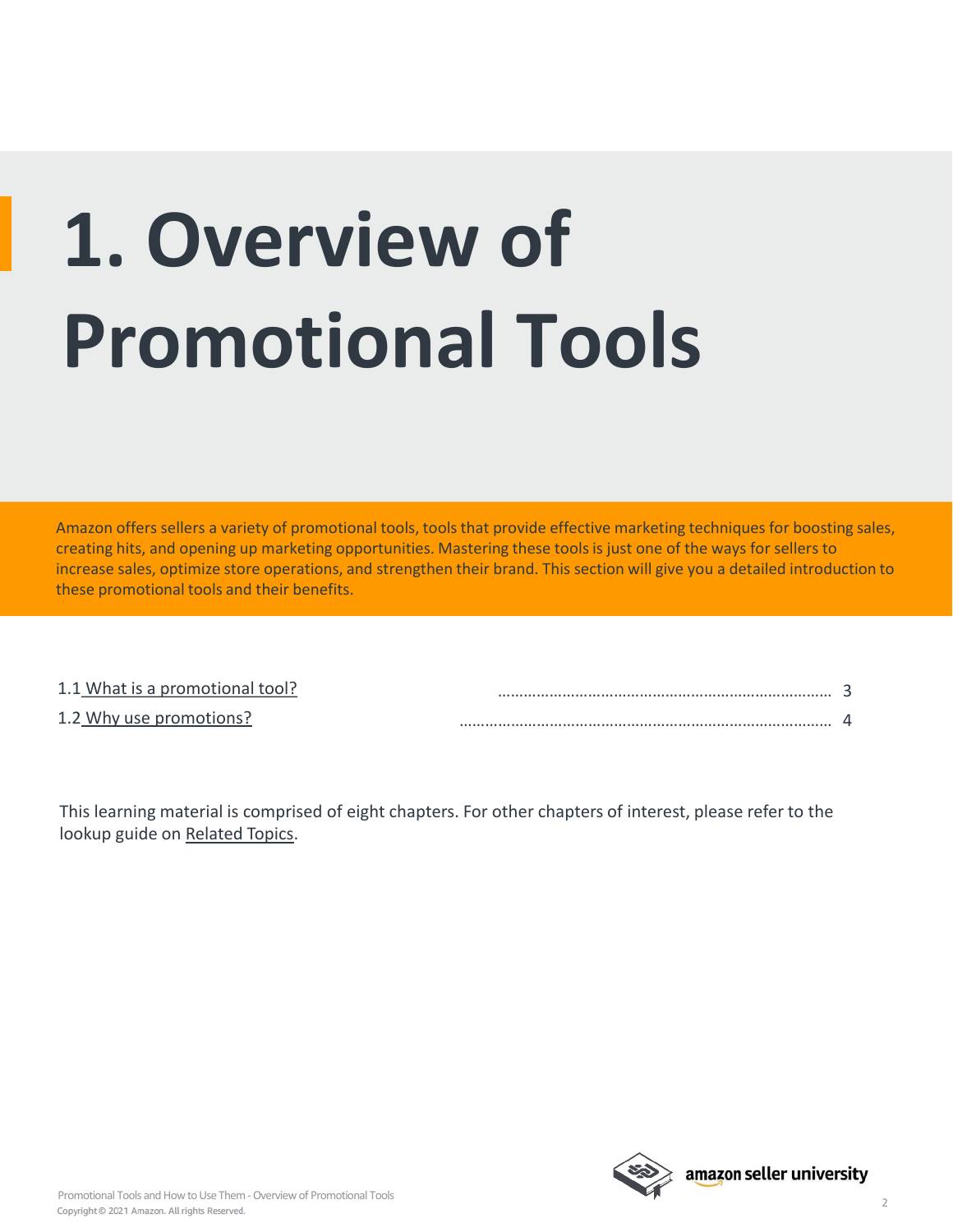### <span id="page-2-0"></span>**1.1 What is a promotional tool?**

Promotional tools are the various promotional features of Amazon Seller Central that offer customers a combination of discount offers and shopping rewards. You can use these promotional tools for all kinds of marketing events such as promoting during peak seasons or debuting of a new store, and this in turn can both drive customers to place orders and promote sales. It also helps you stand out from the competition and quickly grab on to market share. This is why getting the hang of participating in and managing promotions will help boost your performance on Amazon.

So then, how exactly do promotions work on Amazon? The following table provides a list of Amazon's existing promotional tools; you'll learn more about their specific rules and how to use them in the next few chapters.

| <b>Classification</b>            | <b>Promotional tools</b>                                                    |
|----------------------------------|-----------------------------------------------------------------------------|
| <b>Coupons</b>                   | Coupons                                                                     |
| <b>Prime Exclusive Discounts</b> | <b>Prime Exclusive Discounts</b>                                            |
| <b>Deals</b>                     | Lightning Deal (LD)                                                         |
|                                  | 7-Day Promotion / Best Deal / 7DD                                           |
|                                  | Top Deal / Deal of the Day / DOTD                                           |
| <b>Clearance</b>                 | Clearance Promotions & Clearance Sales, Outlet Deal &<br><b>Outlet Sale</b> |
| <b>Points</b>                    | <b>Amazon Points</b><br>(Currently only on the Japan store)                 |
| <b>Social Media Promo Codes</b>  | Social Media Promo Codes                                                    |

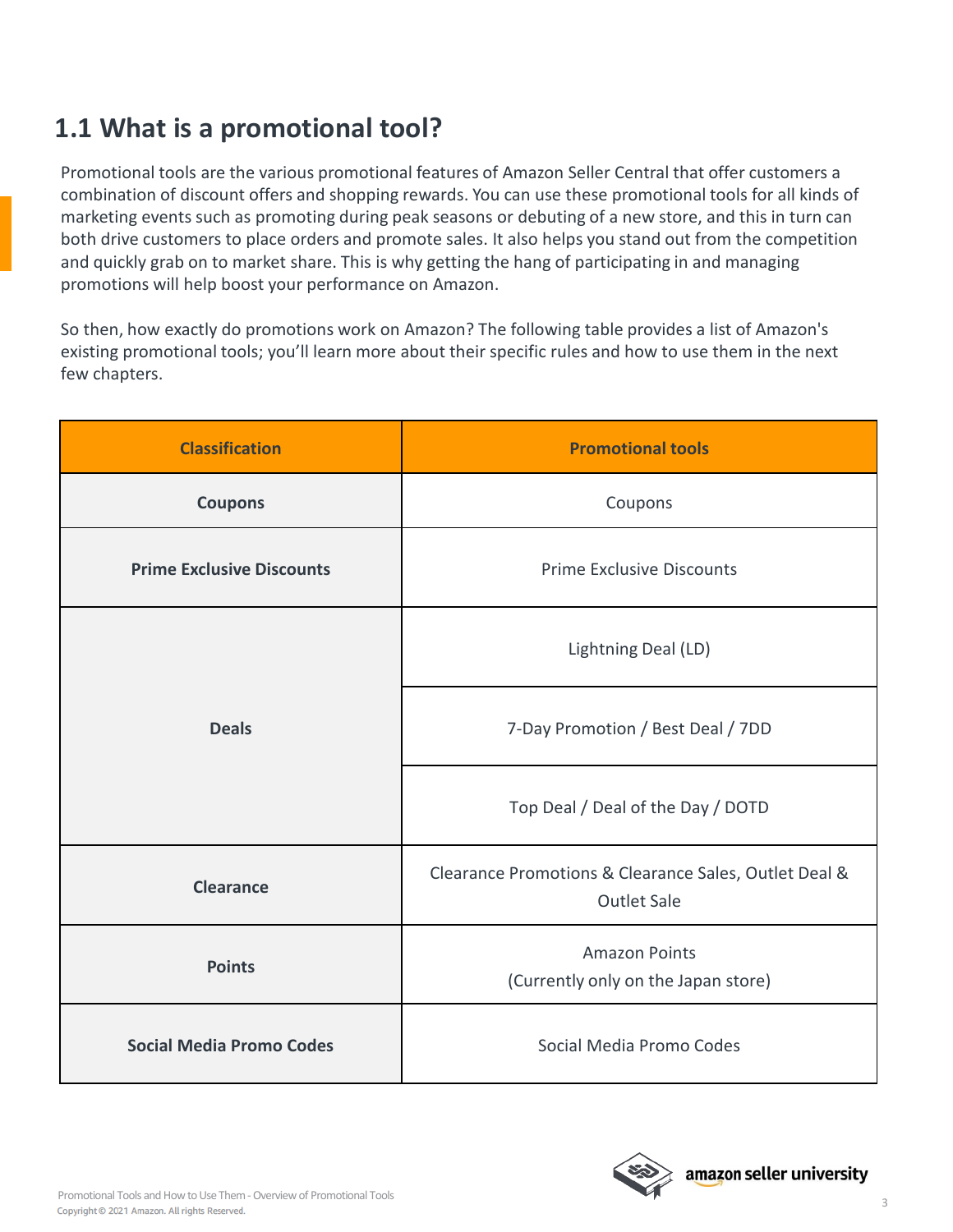### <span id="page-3-0"></span>**1.2 Why you should use promotional tools**

Promotions are a critical component of any marketing strategy, helping to drive product sales, attract new customers, and boost visibility of your products and brand. This is why creating campaigns with Amazon Promotions not only offers customers a discounted price, but also helps improve your brand and optimize store operations, a win-win situation for both sellers and customers that Amazon is committed to.

In short, the advantages of using promotional tools can be summarized in the following points:

| <b>Boost sales</b>                                                                                                                                                                                                                                          |
|-------------------------------------------------------------------------------------------------------------------------------------------------------------------------------------------------------------------------------------------------------------|
| Different promotional tools will deliver different results for your brand and products, but put<br>simply, using the right promotional tools at the right time increases your chances of higher<br>sales for your store.                                    |
|                                                                                                                                                                                                                                                             |
| Effectively gain customers and strengthen customer retention                                                                                                                                                                                                |
| Nearly all promotional tools offer customers a certain price discount, and since customers<br>often want to find affordable products, properly using promotional tools can help them<br>discover and buy products, and will have a certain repurchase rate. |
|                                                                                                                                                                                                                                                             |
| <b>Increase Brand Awareness</b>                                                                                                                                                                                                                             |
| Creating a promotion also brings exposure to the brand, and when customers buy a product,<br>they naturally focus on the brand of the product they buy, resulting in a certain level of brand<br>loyalty.                                                   |
|                                                                                                                                                                                                                                                             |
| <b>Halo Effect</b>                                                                                                                                                                                                                                          |
| The effect of a promotion is not only seen during the promotion period, it also is seen for a<br>certain period after the promotion ends and in the brand, product, and store operations. We<br>call this the halo effect.                                  |
|                                                                                                                                                                                                                                                             |
| <b>Creating a win-win situation</b>                                                                                                                                                                                                                         |
| Using promotional tools not only benefits customers through discounts, but also helps<br>sellers improve their sales, a win-win for both sellers and customers that Amazon strives to<br>create.                                                            |
|                                                                                                                                                                                                                                                             |



4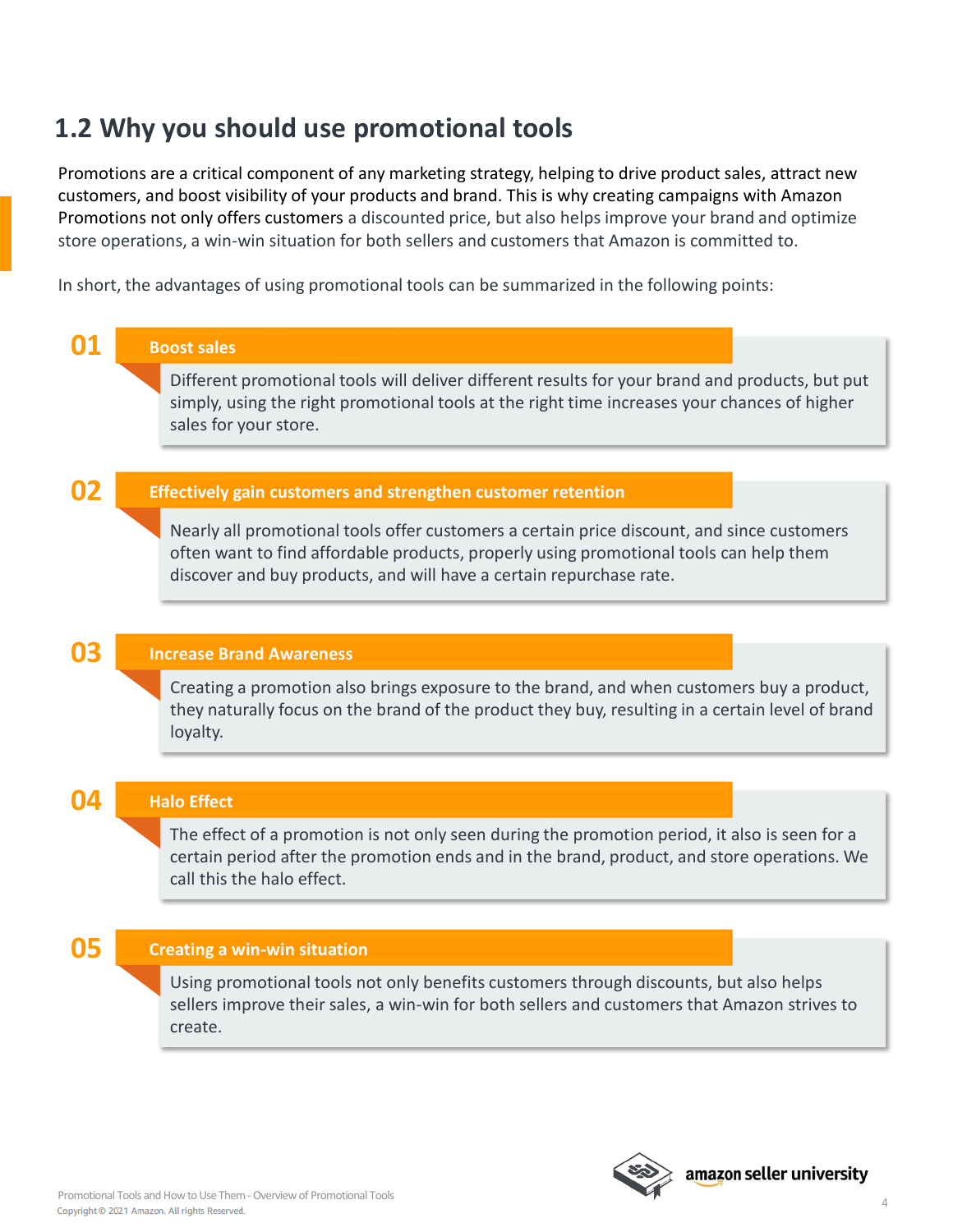#### **06 Customized Strategy Layouts**

The flexible combination of promotional tools and the peak sales season helps sellers customize a perfectly tailored marketing plan to boost sales.

### **Ineligible products**

[Restricted products](https://sellercentral.amazon.com/gp/help/help.html/?itemID=G200164330&ref_=ag_G200164330_h_r0_cont_sgsearch) and products that are unpleasant, embarrassing, or otherwise inappropriate are not eligible for promotion. Ineligible products include, but are not limited to:

- Books;
- Music;
- Videos;
- DVD(BMVD);
- Alcohol.

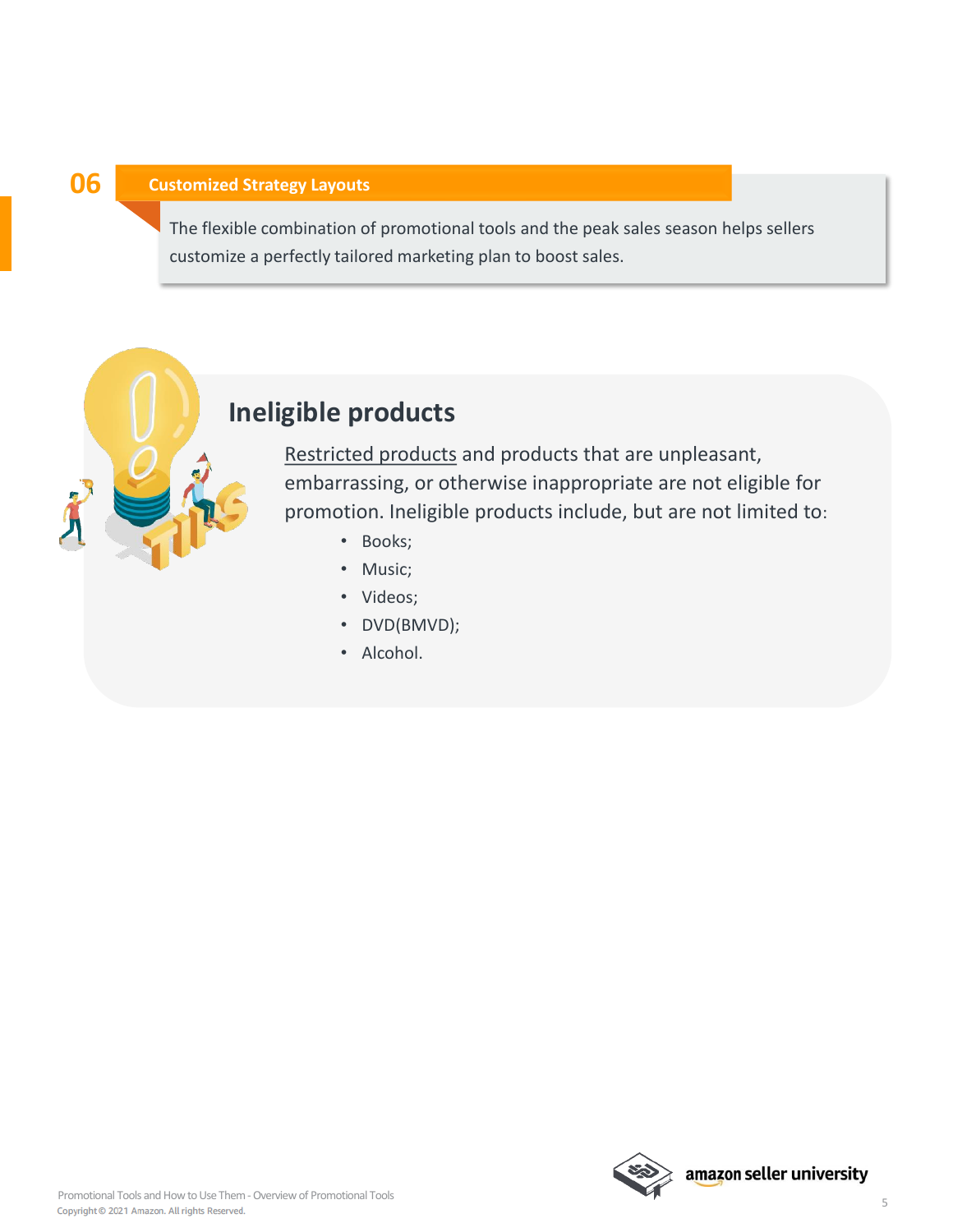## <span id="page-5-0"></span>**Related Topics**

Promotional tools and how to use them

- Overview of Promotional Tools
- Prime Exclusive Discounts
- Coupons
- Deals
- Clearance Promotions & Clearance Sales
- Amazon Points
- Social Media Promo Codes
- How to make better use of promotions

**Search path**: Amazon Seller Central > Performance > Seller University > Search learning material name **Quick links:** Amazon Seller University [North America](https://sellercentral.amazon.com/learn/ref=xx_su_dnav_xx?ref_=xx_swlang_head_xx&mons_sel_locale=zh_CN&languageSwitched=1), [Europe,](https://sellercentral.amazon.co.uk/learn/ref=xx_su_dnav_xx?ref_=xx_swlang_head_xx&mons_sel_locale=zh_CN&languageSwitched=1) [Japan](https://sellercentral-japan.amazon.com/learn/ref=xx_su_dnav_xx) 

Learn more about Promotions:

- Want to learn more about what a promotion is and how to create them? Search for "Promotions"
- How can I attract more product reviews? Search for "Review Programs"
- How can I increase off-site traffic? Search for "Off-site traffic projects"
- How do I prepare for the peak sales seasons? Search for "Peak Sales Seasons"

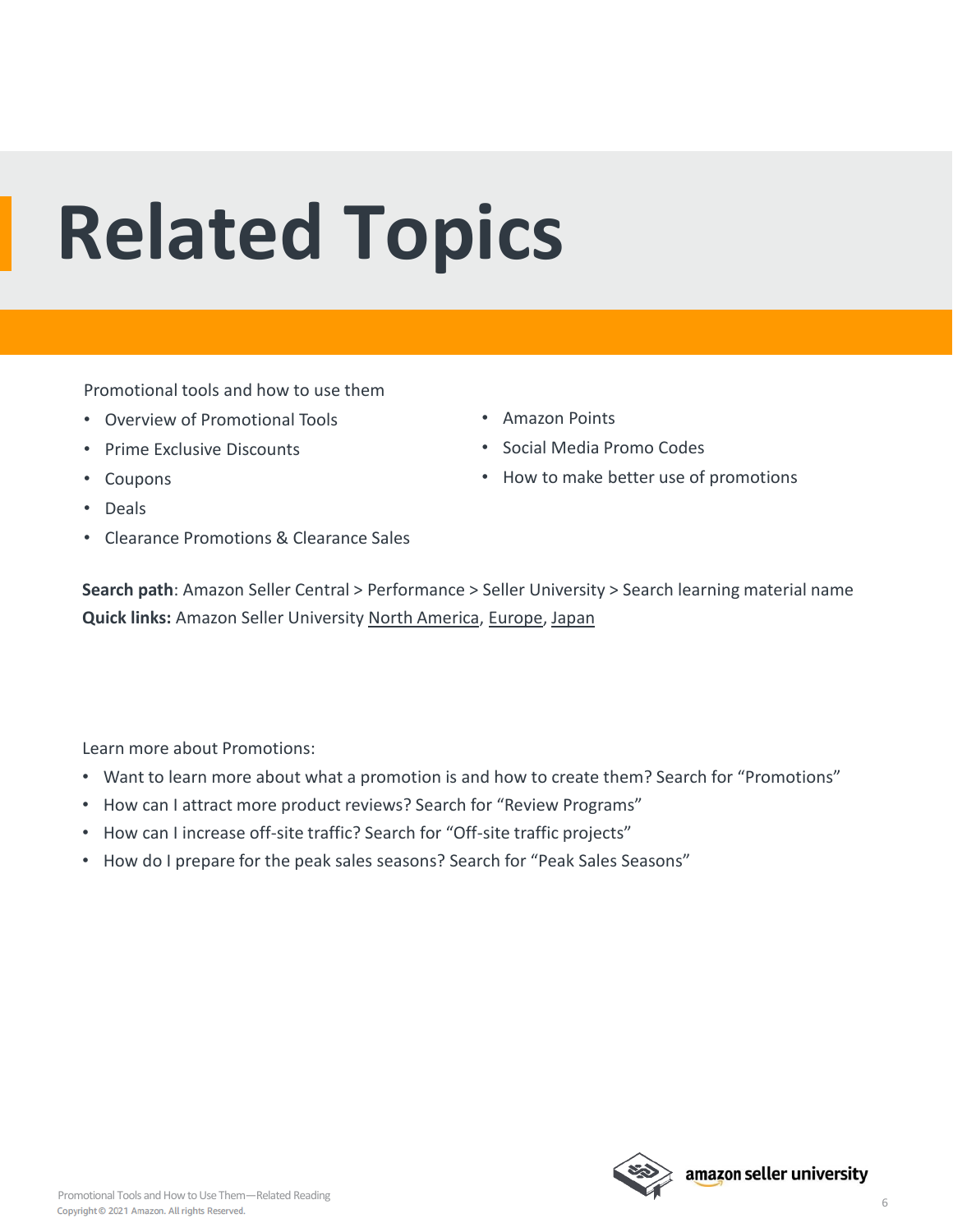## **Extended Learning**

You can also [click here](https://sell.amazon.com.sg/learn/live-webinars?ref_=sdsg_soa_lw_n) to view Amazon's **online live webinar**, or scan the QR code below to follow the **Amazon Global Selling Facebook** to learn more about the latest relevant information.



Amazon Global Selling Southeast Asia Facebook



Website



amazon seller university